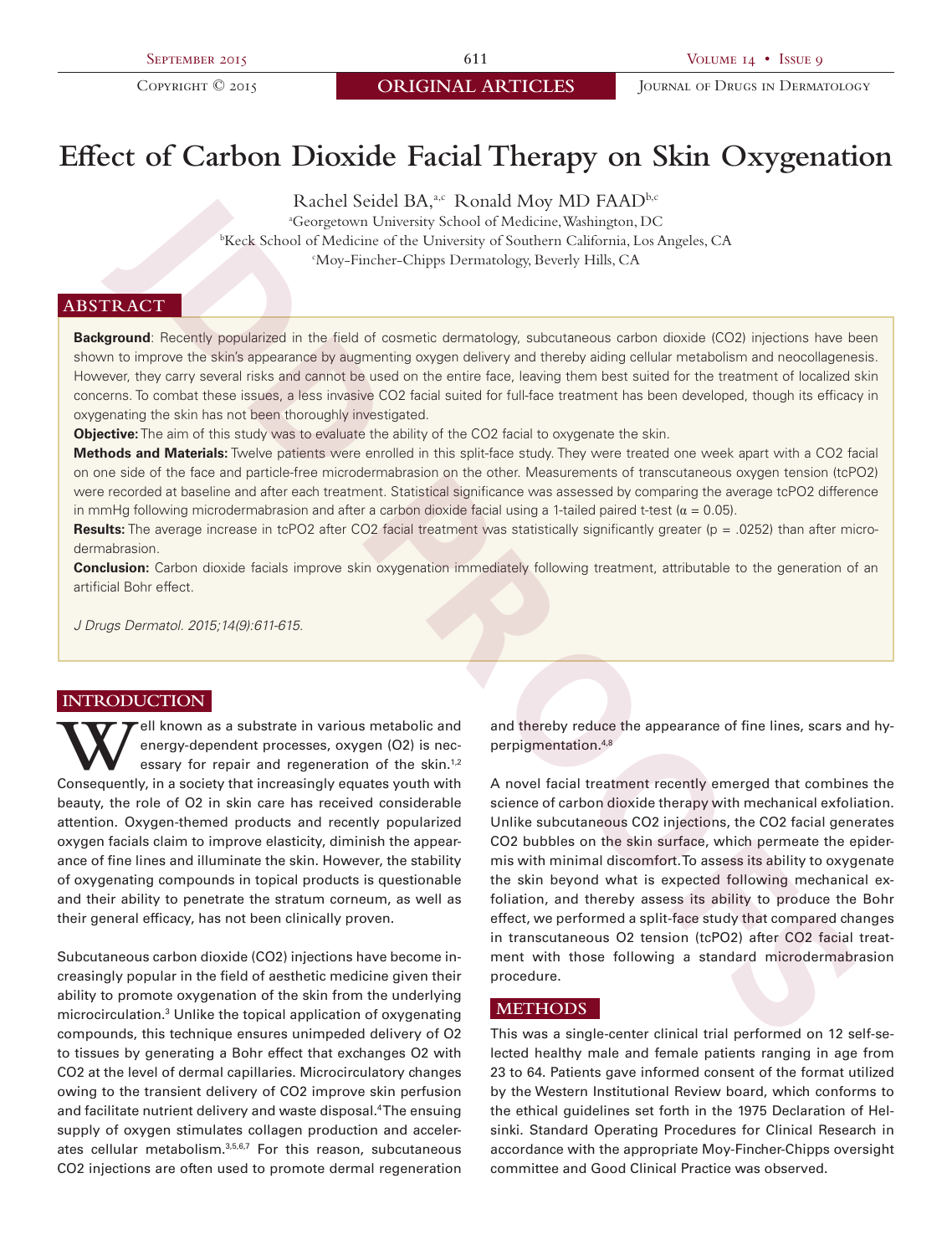JOURNAL OF DRUGS IN DERMATOLOGY SEPTEMBER 2015 • VOLUME 14 • ISSUE 9

The inclusion criteria were healthy, self-selected male and female patients of any racial/ethnic origin and any Fitzpatrick skin type aged 20-65 years old. Exclusion criteria included current or history of skin cancer, pregnancy, lactation, active dermatologic conditions in the treatment area, vascular disorders in the treatment area, recent use of resurfacing products or treatments on the treatment area, known allergies to cosmetics or other products, any surgical, invasive, or ablative procedure in the treatment area within three months prior to treatment or before complete healing, face lift, eyelid surgery, skin resurfacing, deep chemical peeling or deep dermabrasion in the treatment area within three months prior to treatment or before complete healing, injected chemical substance, threads, or synthetic fillers in the treated area within two-three weeks prior to treatment or before complete healing has occurred, botox in the treated area within 2 weeks prior to treatment or before complete healing has occurred, and severe active acne.

At the start of the trial, each subject was randomly assigned the carbon dioxide facial or microdermabrasion procedure as his or her first treatment. Determination of what side of the face would be treated was also randomized. In order to minimize crossover between treatments and account for individual variations in skin perfusion and oxygenation, the remaining procedure was performed a full week later on the same patient and on the opposite side of the face.

The carbon dioxide facial that was the focus of evaluation in this trial is an aesthetic device by the name of OxyGeneo**TM** (Dermaspark Products Inc, Vancouver, British Columbia; Pollogen Ltd, Tel Aviv, Israel). For comparison of tcPO2 following standard microdermabrasion, the Dermasweep MD Multi-Level Skin Resurfacing System (CosMedic R&D Inc, Roseville, CA) was used. The carbon dioxide facial was performed using a handheld applicator and capsule along with one of two nutrient gels chosen by the patient in accordance with their skin care needs (Figure 1). Particle-free microdermabrasion was performed in three passes on dry skin using a microdermabrasion wand hand piece and medium level treatment tips (.006 Level Polyester).

"Unlike subcutaneous CO2 injections, the CO2 facial generates CO2 bubbles on the skin surface, which permeate the epidermis with minimal discomfort."

The same measurement protocol was followed for each treatment. The cheek of each subject was wiped clean with alcohol on the pre-assigned side of the face. An electrode was placed and then connected to a tcPO2/TCOM monitor (PeriFlux system

R. Seidel, R. Moy

**FIGURE 1.** OxyGeneoTM CO2 facial device comprised of interactive screen and handheld applicator with exfoliating capsule (Dermaspark Products Inc, Vancouver, British Columbia; Pollogen Ltd, Tel Aviv, Israel).

5000, PeriMed Instruments). To allow adequate time for equilibration, a baseline transcutaneous oxygen tension (tcPO2) measurement was recorded 15 minutes after electrode placement. The electrode was then removed and the machine was re-calibrated in preparation for a second recording. A carbon dioxide facial or microdermabrasion was then performed on the side of the face from which the baseline measurement was recorded. After treatment completion, the subject's cheek was wiped clean with dry gauze and again with alcohol and then allowed to dry. The electrode was re-positioned at the site of the initial recording. Following a 15-minute period to allow for equilibration, a final measurement of tcPO2 was documented.

Once all data was collected, differences in tcPO2 before and after each treatment were calculated for each patient. The average tcPO2 difference following the carbon dioxide facial and the average tcPO2 difference after microdermabrasion were then generated for statistical analysis. Statistical significance was assessed by comparing the average tcPO2 difference (mmHg) following microdermabrasion and the average tcPO2 difference (mmHg) after the carbon dioxide facial using a 1-tailed paired t-test ( $\alpha = 0.05$ ).

## **RESULTS**

Though individual measurements varied by subject, the average value of tcPO2 at baseline was comparable prior to both procedures (Table 1). However, tcPO2 measurements taken 15 minutes after each treatment revealed that the average

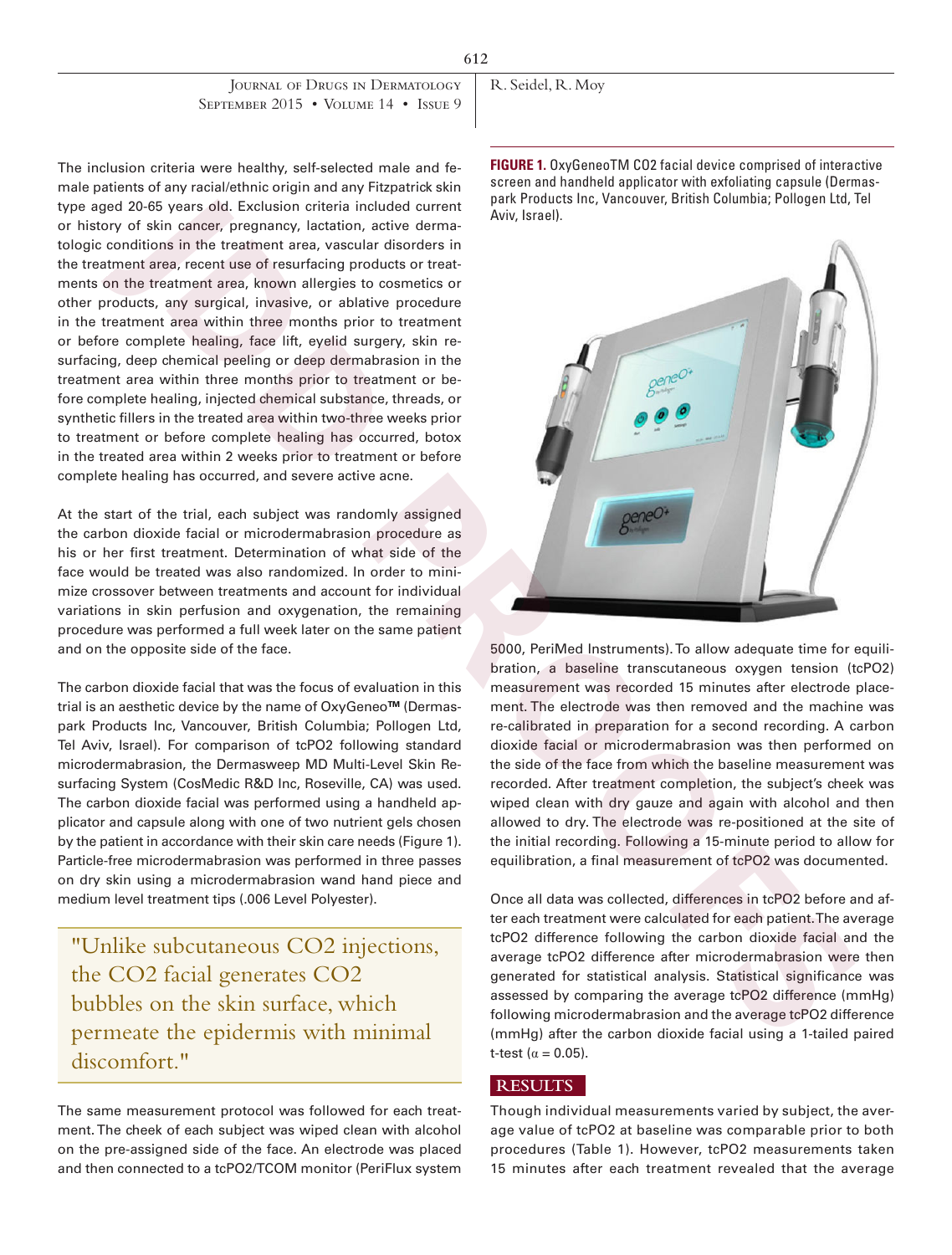**613**

#### **TABLE 1.**

| [[[Provide table name.]]]                    |                       |                                |  |  |  |  |  |
|----------------------------------------------|-----------------------|--------------------------------|--|--|--|--|--|
|                                              | $CO2$ Facial (N = 12) | Microdermabrasion ( $N = 12$ ) |  |  |  |  |  |
| Average tcPO2 at baseline (mmHg) +/- SEM     | $51.56 + - 3.53$      | $51.09 + - 4.48$               |  |  |  |  |  |
| Average tcPO2 after treatment (mmHg) +/- SEM | $62.85 + - 2.64$      | $57.06 + - 4.13$               |  |  |  |  |  |
| Average tcPO2 difference (mmHg) +/- SEM      | $11.36 + - 1.61*$     | $5.97 +/- 1.10*$               |  |  |  |  |  |

## **DISCUSSION**

|                                                                                                                                                                                                                                                                                                                                                                                                                                                                                                                                                                                                                                                                                                                                                                                                 | <b>Illunovine rapie ilalile</b>                                  |                                  |                                | $CO2$ Facial (N = 12)                                       |                                                                                                                                                                                                                                                                                                                                                                                                                                                                                                                                                                                                                                                                                                                                                                     | Microdermabrasion ( $N = 12$ )                    |                                                               |  |
|-------------------------------------------------------------------------------------------------------------------------------------------------------------------------------------------------------------------------------------------------------------------------------------------------------------------------------------------------------------------------------------------------------------------------------------------------------------------------------------------------------------------------------------------------------------------------------------------------------------------------------------------------------------------------------------------------------------------------------------------------------------------------------------------------|------------------------------------------------------------------|----------------------------------|--------------------------------|-------------------------------------------------------------|---------------------------------------------------------------------------------------------------------------------------------------------------------------------------------------------------------------------------------------------------------------------------------------------------------------------------------------------------------------------------------------------------------------------------------------------------------------------------------------------------------------------------------------------------------------------------------------------------------------------------------------------------------------------------------------------------------------------------------------------------------------------|---------------------------------------------------|---------------------------------------------------------------|--|
|                                                                                                                                                                                                                                                                                                                                                                                                                                                                                                                                                                                                                                                                                                                                                                                                 | Average tcPO2 at baseline (mmHg) +/- SEM                         |                                  |                                | $51.56 + - 3.53$                                            |                                                                                                                                                                                                                                                                                                                                                                                                                                                                                                                                                                                                                                                                                                                                                                     | $51.09 + - 4.48$                                  |                                                               |  |
|                                                                                                                                                                                                                                                                                                                                                                                                                                                                                                                                                                                                                                                                                                                                                                                                 | Average tcPO2 after treatment (mmHg) +/- SEM                     |                                  |                                | $62.85 + - 2.64$                                            |                                                                                                                                                                                                                                                                                                                                                                                                                                                                                                                                                                                                                                                                                                                                                                     | $57.06 + - 4.13$                                  |                                                               |  |
|                                                                                                                                                                                                                                                                                                                                                                                                                                                                                                                                                                                                                                                                                                                                                                                                 | Average tcPO2 difference (mmHg) +/- SEM                          |                                  |                                | $11.36 + - 1.61*$                                           |                                                                                                                                                                                                                                                                                                                                                                                                                                                                                                                                                                                                                                                                                                                                                                     | $5.97 +/- 1.10*$                                  |                                                               |  |
| $P$ -value = 0.0252                                                                                                                                                                                                                                                                                                                                                                                                                                                                                                                                                                                                                                                                                                                                                                             |                                                                  |                                  |                                |                                                             |                                                                                                                                                                                                                                                                                                                                                                                                                                                                                                                                                                                                                                                                                                                                                                     |                                                   |                                                               |  |
| increase in tcPO2 was greater following carbon dioxide facial<br>therapy than after microdermabrasion (Table 1). To assess<br>the statistical significance of these findings, a 1-tailed paired<br>t-test ( $\alpha$ = 0.05) using values of $\Delta$ tcPO2 before and after each<br>treatment was performed and yielded a P-value of 0.0252<br>(Table 2).                                                                                                                                                                                                                                                                                                                                                                                                                                      |                                                                  |                                  |                                | line <sup>3</sup>                                           | volved direct application of CO2 by bathing the treatment area<br>in either CO2-enriched water or natural CO2 spa gas. <sup>11,12,13,14</sup> Sub-<br>cutaneous CO2 injections were gradually explored beginning in<br>1993, when pioneer research by Brandi et al demonstrated a<br>significant increase in post-injection tcPO2 compared to base-                                                                                                                                                                                                                                                                                                                                                                                                                 |                                                   |                                                               |  |
| <b>DISCUSSION</b>                                                                                                                                                                                                                                                                                                                                                                                                                                                                                                                                                                                                                                                                                                                                                                               |                                                                  |                                  |                                |                                                             |                                                                                                                                                                                                                                                                                                                                                                                                                                                                                                                                                                                                                                                                                                                                                                     |                                                   | The success of carboxytherapy in treating peripheral vascular |  |
| Carbon dioxide (CO2) therapy, known also as carboxytherapy,<br>refers to the transcutaneous or subcutaneous administration of<br>CO2 for therapeutic purposes <sup>2</sup> . Though originally engineered<br>as a treatment for peripheral vascular disease, discovery of<br>its aesthetic benefits over the past two decades has made it<br>a growing topic in clinical research. In recent years, subcu-<br>taneous CO2 injections have shown promise in the localized<br>treatment of fine lines and wrinkles, hyperpigmentation, local-<br>ized adiposities, cellulite and facial scars. <sup>3,8,9,10</sup><br>When first implemented in the treatment of peripheral vascular<br>disease, the most commonly used carboxytherapy method in-<br><b>TABLE 2.</b><br>[[[Provide table name.]]] |                                                                  |                                  |                                |                                                             | disease is largely the result of CO2's effects on the microcir-<br>culation. CO2-mediated relaxation of smooth muscle promotes<br>immediate vasodilation and increases delivery of oxygenated<br>blood to tissue. <sup>11,15,16,17,18</sup> Increased perfusion also augments<br>delivery of oxygen and nutrients and facilitates removal of un-<br>wanted waste products, such as free radicals. <sup>20</sup><br>Long-term delivery of CO2 to the skin results in several benefits<br>thought to result from permanent changes in circulatory param-<br>eters. <sup>21</sup> Prolonged CO2 excess promotes the release of growth<br>factors that stimulate angiogenesis, a physiologic mechanism<br>aimed at improving vascularization and delivery of oxygenated |                                                   |                                                               |  |
| Patient                                                                                                                                                                                                                                                                                                                                                                                                                                                                                                                                                                                                                                                                                                                                                                                         | <b>Baseline tcPO2</b><br>before CO <sub>2</sub><br>facial (mmHg) | TcPO2 after CO2<br>facial (mmHg) | ∆tcPO2                         | <b>Baseline tcPO2 before</b><br>microdermabrasion<br>(mmHg) |                                                                                                                                                                                                                                                                                                                                                                                                                                                                                                                                                                                                                                                                                                                                                                     | <b>TcPO2</b> after<br>microdermabrasion<br>(mmHg) | <b>∆tcPO2</b>                                                 |  |
| 1                                                                                                                                                                                                                                                                                                                                                                                                                                                                                                                                                                                                                                                                                                                                                                                               | 61.9                                                             | 70.5                             | 8.6                            | 43.7                                                        |                                                                                                                                                                                                                                                                                                                                                                                                                                                                                                                                                                                                                                                                                                                                                                     | 45.2                                              | 1.5                                                           |  |
| $\overline{2}$                                                                                                                                                                                                                                                                                                                                                                                                                                                                                                                                                                                                                                                                                                                                                                                  | 44.9                                                             | 54.5                             | 9.6                            | 30.2                                                        |                                                                                                                                                                                                                                                                                                                                                                                                                                                                                                                                                                                                                                                                                                                                                                     | 43.3                                              | 13.1                                                          |  |
| 3                                                                                                                                                                                                                                                                                                                                                                                                                                                                                                                                                                                                                                                                                                                                                                                               | 55                                                               | 69                               | 14                             | 77.6                                                        |                                                                                                                                                                                                                                                                                                                                                                                                                                                                                                                                                                                                                                                                                                                                                                     | 78.8                                              | 1.2                                                           |  |
| 4                                                                                                                                                                                                                                                                                                                                                                                                                                                                                                                                                                                                                                                                                                                                                                                               | 32.3                                                             | 58.1                             | 25.8                           | 56.3                                                        |                                                                                                                                                                                                                                                                                                                                                                                                                                                                                                                                                                                                                                                                                                                                                                     | 58.7                                              | 2.4                                                           |  |
| 5                                                                                                                                                                                                                                                                                                                                                                                                                                                                                                                                                                                                                                                                                                                                                                                               | 62.6                                                             | 73.8                             | 11.2                           | 50.2                                                        |                                                                                                                                                                                                                                                                                                                                                                                                                                                                                                                                                                                                                                                                                                                                                                     | 60.4                                              | 10.2                                                          |  |
| 6                                                                                                                                                                                                                                                                                                                                                                                                                                                                                                                                                                                                                                                                                                                                                                                               | 52                                                               | 57.3                             | 5.3                            | 62.4                                                        |                                                                                                                                                                                                                                                                                                                                                                                                                                                                                                                                                                                                                                                                                                                                                                     | 69.3                                              | 6.9                                                           |  |
| $\overline{7}$                                                                                                                                                                                                                                                                                                                                                                                                                                                                                                                                                                                                                                                                                                                                                                                  | 41.2                                                             | 56.2                             | 15                             | 38.3                                                        |                                                                                                                                                                                                                                                                                                                                                                                                                                                                                                                                                                                                                                                                                                                                                                     | 49.1                                              | 10.8                                                          |  |
| 8                                                                                                                                                                                                                                                                                                                                                                                                                                                                                                                                                                                                                                                                                                                                                                                               | 44.5                                                             | 54.4                             | 9.9                            | 29.3                                                        |                                                                                                                                                                                                                                                                                                                                                                                                                                                                                                                                                                                                                                                                                                                                                                     | 34.1                                              | 4.8                                                           |  |
| 9                                                                                                                                                                                                                                                                                                                                                                                                                                                                                                                                                                                                                                                                                                                                                                                               | 71.1                                                             | 76.2                             | 5.1                            | 54.1                                                        |                                                                                                                                                                                                                                                                                                                                                                                                                                                                                                                                                                                                                                                                                                                                                                     | 56.9                                              | 2.8                                                           |  |
| 10                                                                                                                                                                                                                                                                                                                                                                                                                                                                                                                                                                                                                                                                                                                                                                                              | 66.2                                                             | 74                               | 7.8                            | 62.4                                                        |                                                                                                                                                                                                                                                                                                                                                                                                                                                                                                                                                                                                                                                                                                                                                                     | 68.7                                              | 6.3                                                           |  |
| 11                                                                                                                                                                                                                                                                                                                                                                                                                                                                                                                                                                                                                                                                                                                                                                                              | 36.2                                                             | 50.4                             | 14.2                           | 38.5                                                        |                                                                                                                                                                                                                                                                                                                                                                                                                                                                                                                                                                                                                                                                                                                                                                     | 43.7                                              | 5.2                                                           |  |
| 12                                                                                                                                                                                                                                                                                                                                                                                                                                                                                                                                                                                                                                                                                                                                                                                              | 50.2                                                             | 59.8                             | 9.8                            | 70.1                                                        |                                                                                                                                                                                                                                                                                                                                                                                                                                                                                                                                                                                                                                                                                                                                                                     | 76.5                                              | 6.4                                                           |  |
|                                                                                                                                                                                                                                                                                                                                                                                                                                                                                                                                                                                                                                                                                                                                                                                                 | $\mu = 51.56$<br>$SEM = 3.53$                                    | $\mu = 62.85$<br>$SEM = 2.64$    | $\mu$ : 11.36*<br>$SEM = 1.61$ | $\mu = 51.09$<br>$SEM = 4.48$                               |                                                                                                                                                                                                                                                                                                                                                                                                                                                                                                                                                                                                                                                                                                                                                                     | $\mu = 57.06$<br>$SEM = 4.13$                     | $\mu$ : 5.97*<br>$SEM = 1.10$                                 |  |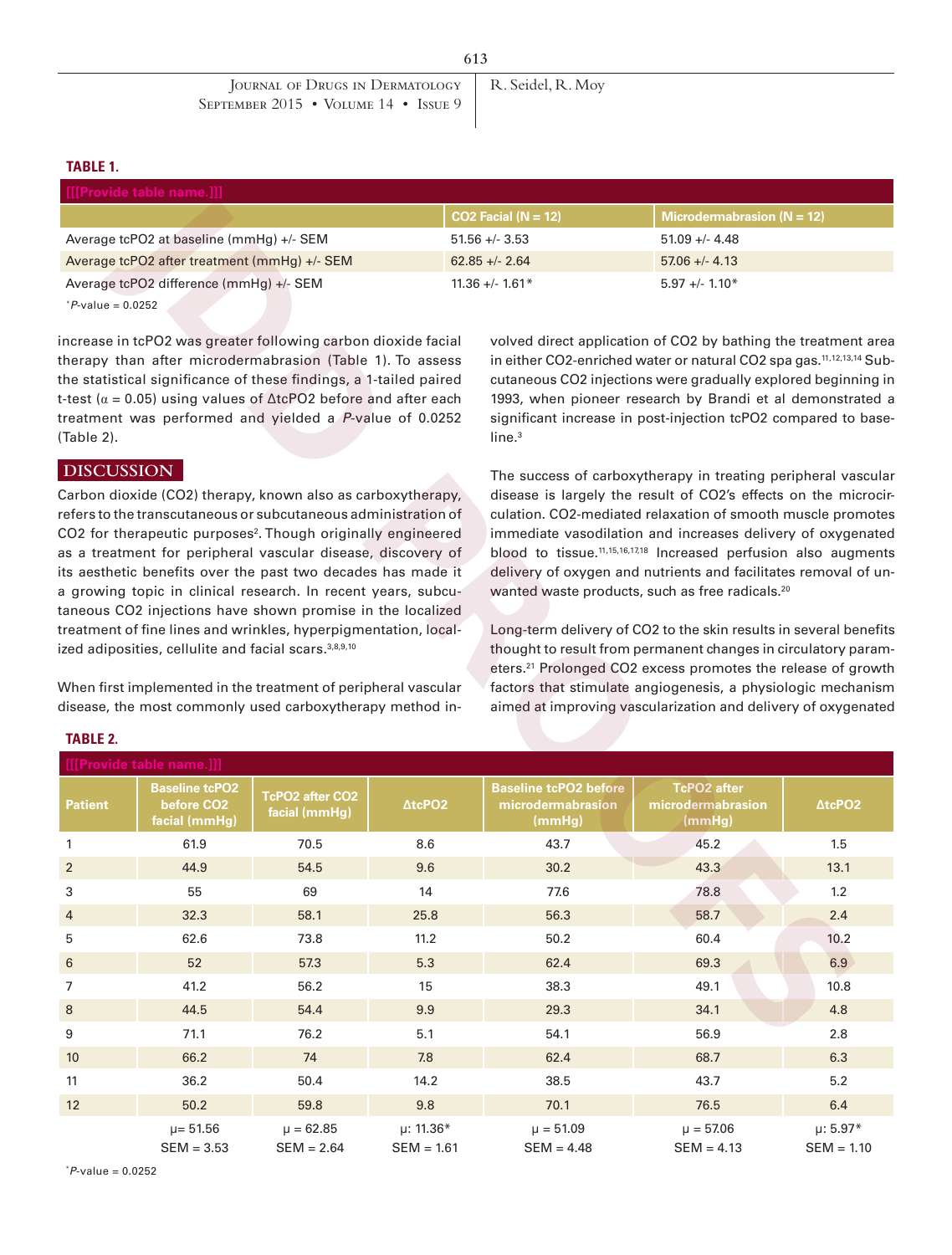| JOURNAL OF DRUGS IN DERMATOLOGY   R. Seidel, R. Moy<br>SEPTEMBER $2015 \cdot$ VOLUME 14 $\cdot$ ISSUE 9 |  |
|---------------------------------------------------------------------------------------------------------|--|
|                                                                                                         |  |

**614**

blood to highly metabolic tissues.<sup>18</sup> Evidence for this effect was reported in a study by Irie et al that demonstrated induction of VEGF synthesis following carboxytherapy treatment in the form of a CO2-enriched water bath.<sup>21</sup> The release of angiogenic growth factors and the resulting expansion of the vascular supply improves tissue ability to acquire oxygen and nutrients necessary for optimal functioning.

Carboxytherapy has received even greater attention for its ability to oxygenate tissue, an effect stemming from the Bohr effect, a well-recognized physiologic process by which transportation of oxygen between tissues and the supplying circulation is regulated. When generated as a byproduct of metabolism in active tissues, CO2 diffuses into capillary blood and into red blood cells (RBCs). Within RBCs, carbonic anhydrase catalyzes a reaction between CO2 and water to generate carbonic acid, which quickly dissociates into protons and bicarbonate ions.<sup>22</sup> When bound to hemoglobin, these protons induce a conformational change that reduces hemoglobin's affinity for oxygen, thereby promoting the release of O2 to hypoxic tissues.<sup>23</sup> Oxygenation is further augmented by the release of vasodilatory compounds by RBCs, which sense hemoglobin's deoxygenated state and therefore O2 deficiency in surrounding tissue.<sup>23</sup>

Oxygen delivery is critical given its role in cellular respiration, where it is used for the production of adenosine triphosphates and other sources of biological energy needed to perform a wide array of cellular processes.<sup>24</sup> Specific investigation into the role of oxygen in the skin began in the 1960s, when Hunt et al. determined that oxygenation of wounds enhanced collagen synthesis and the formation of granulation tissue. $2,25$ This made sense in light of later findings that the hydroxylation of proline and lysine, important steps in collagen synthesis, are dependent on oxygen, and was reinforced by the discovery that growth of tissue fibroblasts is related to oxygen tension.<sup>6,26</sup> These findings are supported by several recent studies specifically examining the ability of carboxytherapy to modulate the skin and subdermal layers. Ferrerira et al performed histologic analysis on skin samples from CO2-injected rats and reported a thicker dermis and more diffuse arrangement of collagen fibers compared to saline-treated controls.7 It is this O2-mediated neocollagenesis that is believed to underlie improvements in skin elasticity and wrinkle reduction following subcutaneous CO2 injections.8,19 In a similar vein, O2's ability to reorganize collagen is thought to explain the success of subcutaneous CO2 injections in the treatment of scar tissue.10 hythiscon for the production and the main the capsed interacts with one of the galaxies in the capsed to the pair and the capsed interaction of the pair and the pair and the capsed interaction of the pair and the capsed in

Despite this success, direct intradermal injections are invasive and carry several risks, including pain, bruising, swelling and infection.3,8,15 Additionally, treatment of the entire face using this method is impractical. The carbon dioxide facial evaluated in this study is therefore unique in that it allows for non-invasive treatment of the entire face with very minimal side effects. The device

is comprised of a handheld applicator, attached to which is a capsule composed of sodium bicarbonate and citric acid. This capsule interacts with one of two gels applied to the patient's face and generates a chemical reaction that produces CO2. Vibration of the applicator serves to exfoliate the stratum corneum and thereby reduce the foremost barrier to product penetration.

The purpose of our study was to assess the ability of the carbon dioxide facial to induce a Bohr effect and quantify the resulting oxygenation of tissue using measurements of transcutaneous oxygen tension (tcPO2). Unlike pulse oximeters that measure systemic O2 levels, tcPO2 is a local, non-invasive measurement that quantifies the amount of O2 that diffuses from capillaries and through the epidermis and has been shown to be a reliable measure of local skin oxygenation.<sup>27</sup>

Our data provides evidence for the ability of the CO2 facial to oxygenate tissue immediately after treatment. These findings are supported by a recently performed and comparable study that recorded tcPO2 before and after a CO2 facial and found a statistically significant increase independent of the anatomic area treated.<sup>28</sup> By comparing the average difference in tcPO2 following a CO2 facial to that following microdermabrasion, our study was also able to verify the Bohr effect as the mechanism by which oxygenation occurs. Determination that the average increase in tcPO2 following CO2 facial treatment was statistically significantly greater than following microdermabrasion allowed us to conclude that oxygenation of tissue following a CO2 facial is not attributed solely to exfoliation and a concomitant increase in blood flow. Rather, we believe that improvements in tissue oxygen were, like subcutaneous CO2 injections, largely the result of local application of CO2 and a rightward shift in the hemoglobin dissociation curve.

The results of this study offer preliminary evidence that the CO2 facial can effectively oxygenate the skin. However, further research is still required to demonstrate the clinical significance of this treatment. Whether the immediate increase in tissue oxygenation is the cause of any aesthetic improvements perceived after treatment is not yet clear. Furthermore, though our study demonstrates oxygenation immediately after the CO2 facial is more significant than exfoliation alone, it remains to be seen how long tissue oxygen levels remain elevated. One might expect that the longer tcPO2 remains elevated, the greater the visible skin improvement. A future trial comprised of a larger study population will also be necessary to strengthen the evidence presented. Future studies should also target the safety profile of this treatment, as it is still relatively novel and so its potential complications have not been thoroughly evaluated or proven with certainty. Though the low force generated during the CO2 facial aims to reduce the likelihood of complications, known side effects include temporary redness and discomfort ranging from mild tingling to moderate burning. Because of its